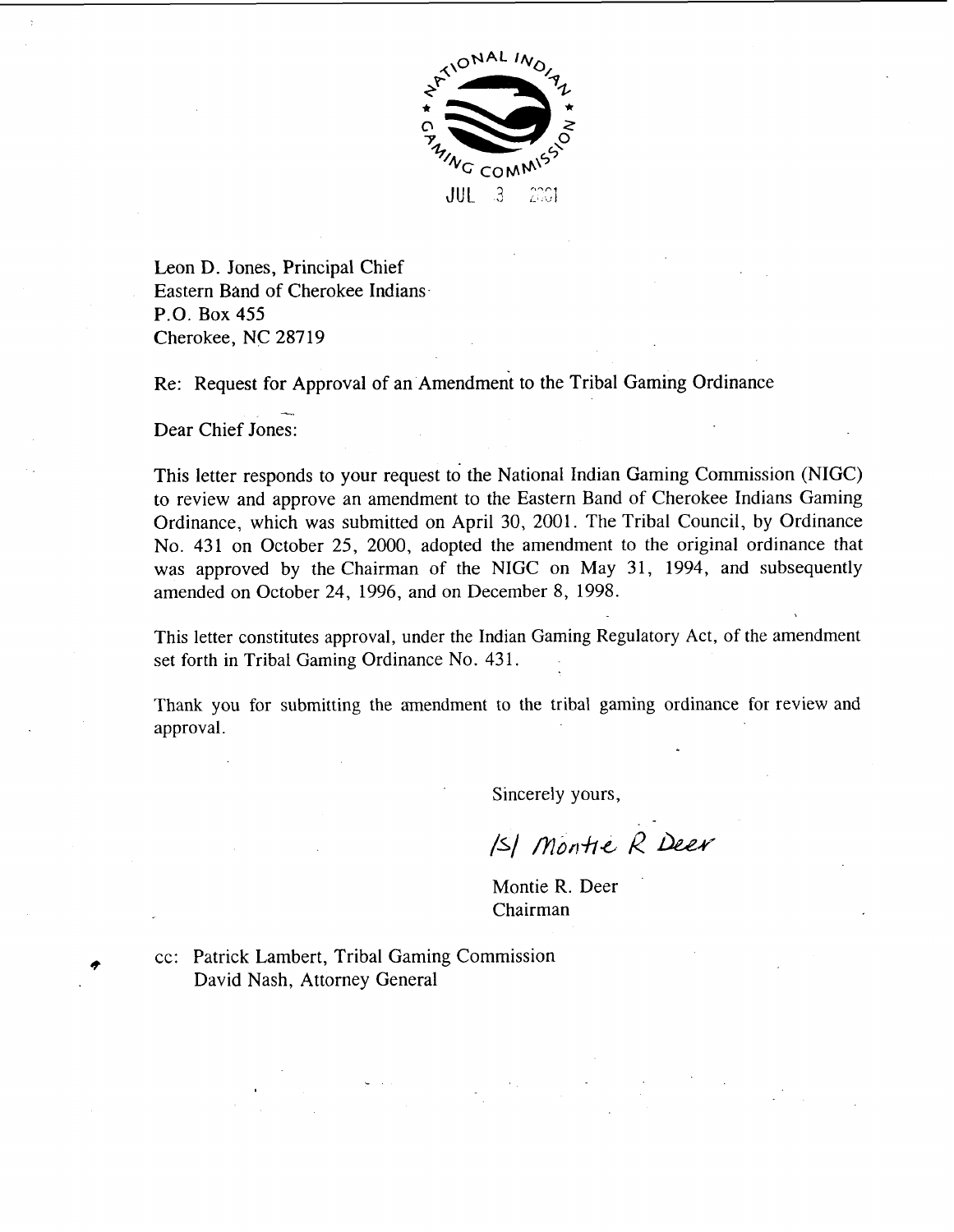## **TABLED AMENDED PASSED**

**Cherokee Council House Cherokee, Qualla Boundary (NC)** 

**Date: SEP 0 7 <sup>2000</sup>**

**OCT 11 2000** 

 $\cos^2\theta = 2 - \frac{1}{2}$ 

## **ORDINANCE NO.** 43 **1 (2000)**

WHEREAS the Cherokee Tribal Gaming Commission is funded by a percentage of gaming revenues, up to a maximum amount; and

WHEREAS the Gaming Commission was originally funded at a rate of 0.33 percent with a cap of but that was changed by Resolution No. 93 (1997) and by mutual agreement of Harrah's NC Casino Company, **L.L.C.** and the Eastern Band of Cherokee, with the but that was changed by Resolution No. 93 (1997) and by mutual agreem<br>Harrah's NC Casino Company, L.L.C. and the Eastern Band of Cherokee, with the<br>approval of the National Indian Gaming Commission, to 0.66 percent with a . and

WHEREAS the Cherokee Code needs to be amended to be consistent with that approved change.

**NOW THEREFORE BE IT ORDAINED by the Tribal Council of the Eastern Band of Cherokee Indians in Council assembled, at which a quorum is present, that Section 16 -2.13 of the Cherokee Code is hereby amended as follows:** 

**Sec. 16-2.13. Budget.** 

 $\overline{\phantom{a}}$ 

The Commission shall establish a budget for its operations. It shall acquire such fiunishings, equipment, supplies, stationery, books and other items as it deems necessary or desirable to carry out its functions, and incur such other expenses, within the limit of funds available to it, as it deems necessary. Such Commission budget shall be funded as an operating expense carry out its functions, and incur such other expenses, within the limit of funds available<br>it, as it deems necessary. Such Commission budget shall be funded as an operating exp<br>of the gaming enterprise with <u>two-thirds</u> o revenue (win) but not more than \_ \_ .. in **any** 12-month period to be paid to the Commission. Any surplus remaining in the Commission's budget at the end of any budget year shall be refunded to the gaming enterprise. The Commission shall establish paid to the Commission. Any surprus remaining in the Commission's budget at the end of<br>any budget year shall be refunded to the gaming enterprise. The Commission shall establish<br>an internal budget which shall not exceed th needs exceed **for any year, Commission shall seek or obtain** additional funds from the Council.

**BE IT FURTHER** ORDAINED THAT **all** prior resolutions and ordinances that are inconsistent with this ordinance are hereby rescinded.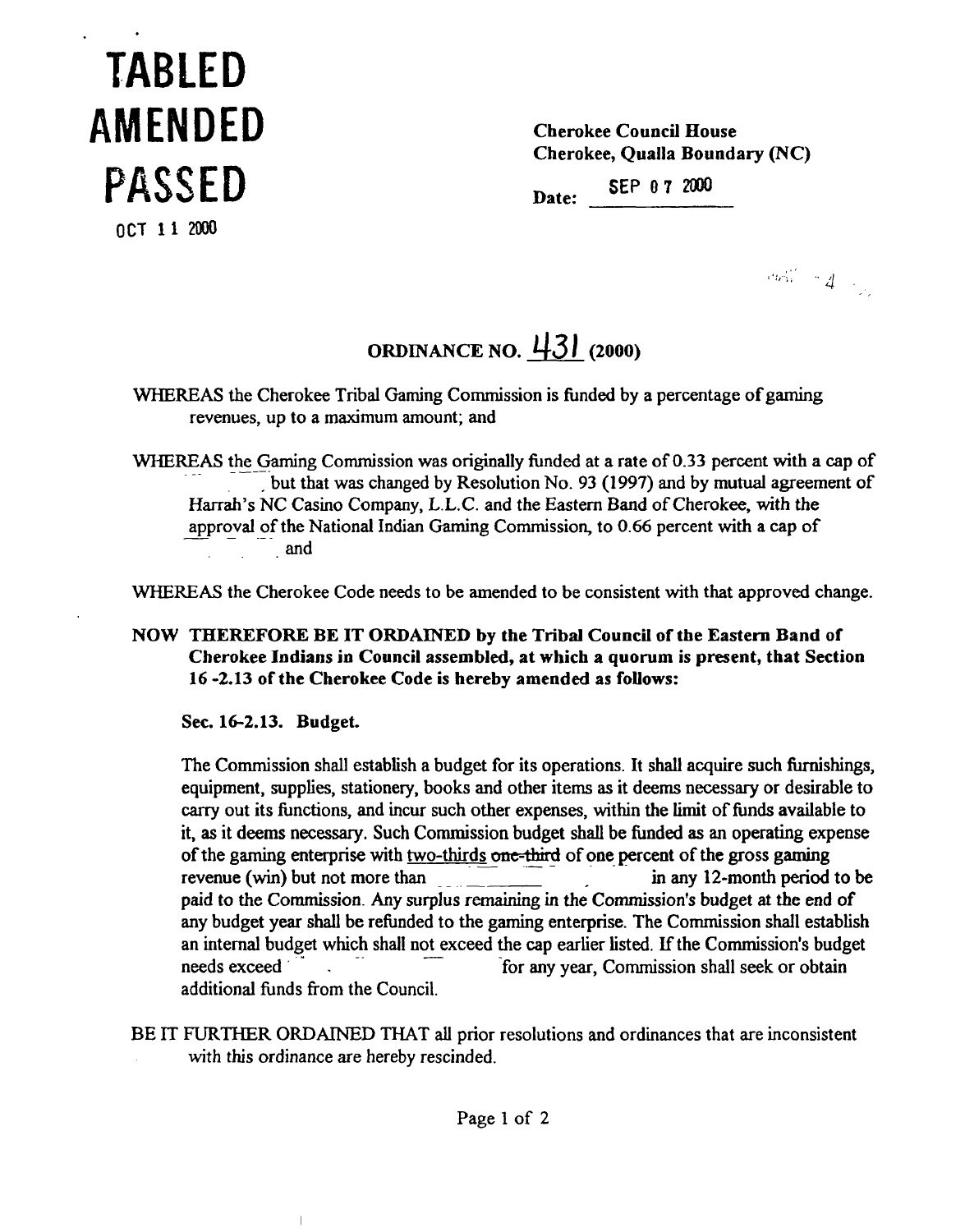## **BE** IT **FURTHER** ORDAINED **THAT this ordinance shall be effective upon ratification by the Principal Chief**

 $\mathcal{L}$ 

 $\bar{z}$ 

**Submitted by Office of the Attorney General** 

 $\frac{1}{4}$ 

 $\pm 5$ 

 $\bar{z}$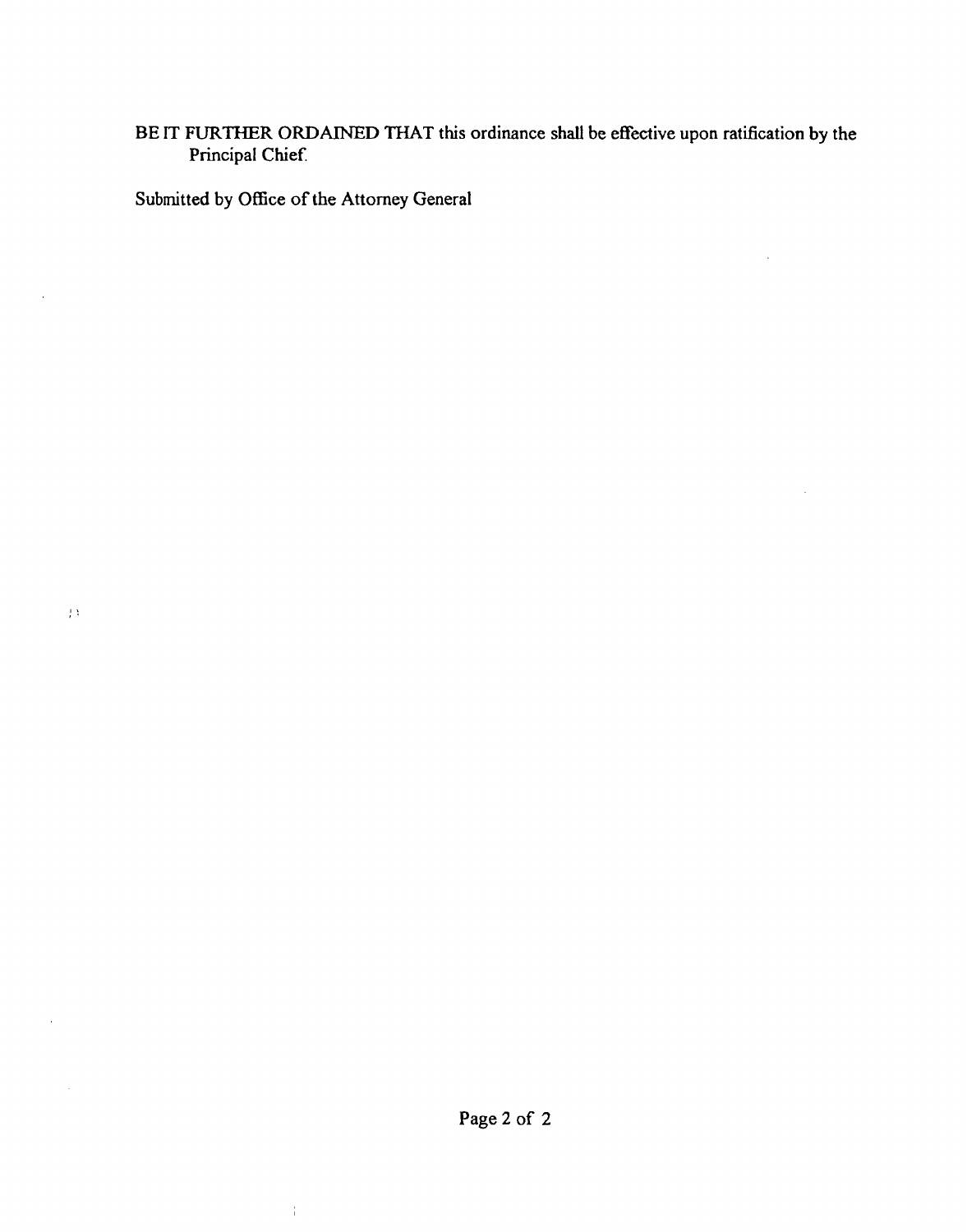## Amendment to Ordinance No. 431.(2000) Add the following provisions:

 $\pm$ 

- WHEREAS a technical amendment to Cherokee Code Chapter 16, Article **XIII,** Sections **16-**  13.0 **1** through **16- 13.04** (UCC Ordinance For Tribal Casino Gaming Enterprise) is needed to bring the Code provisions into conformance with the original intent of the Tribal Council in enacting that law;
- BE IT FURTHER ORDAINED that all references to "this chapter" in Sections 16-13.01 through **16-1 3.04** of the Cherokee Code shall be corrected to read "this article" in conformity with the intent of the original ordinance.
- **BE** IT **FMALLY** ORDAINED that the citations to the enabling ordinance for Sections **16- 13.0 1**  through **16- 13.04** shall be corrected to refer to Ordinance No. 387 **(1** 996).